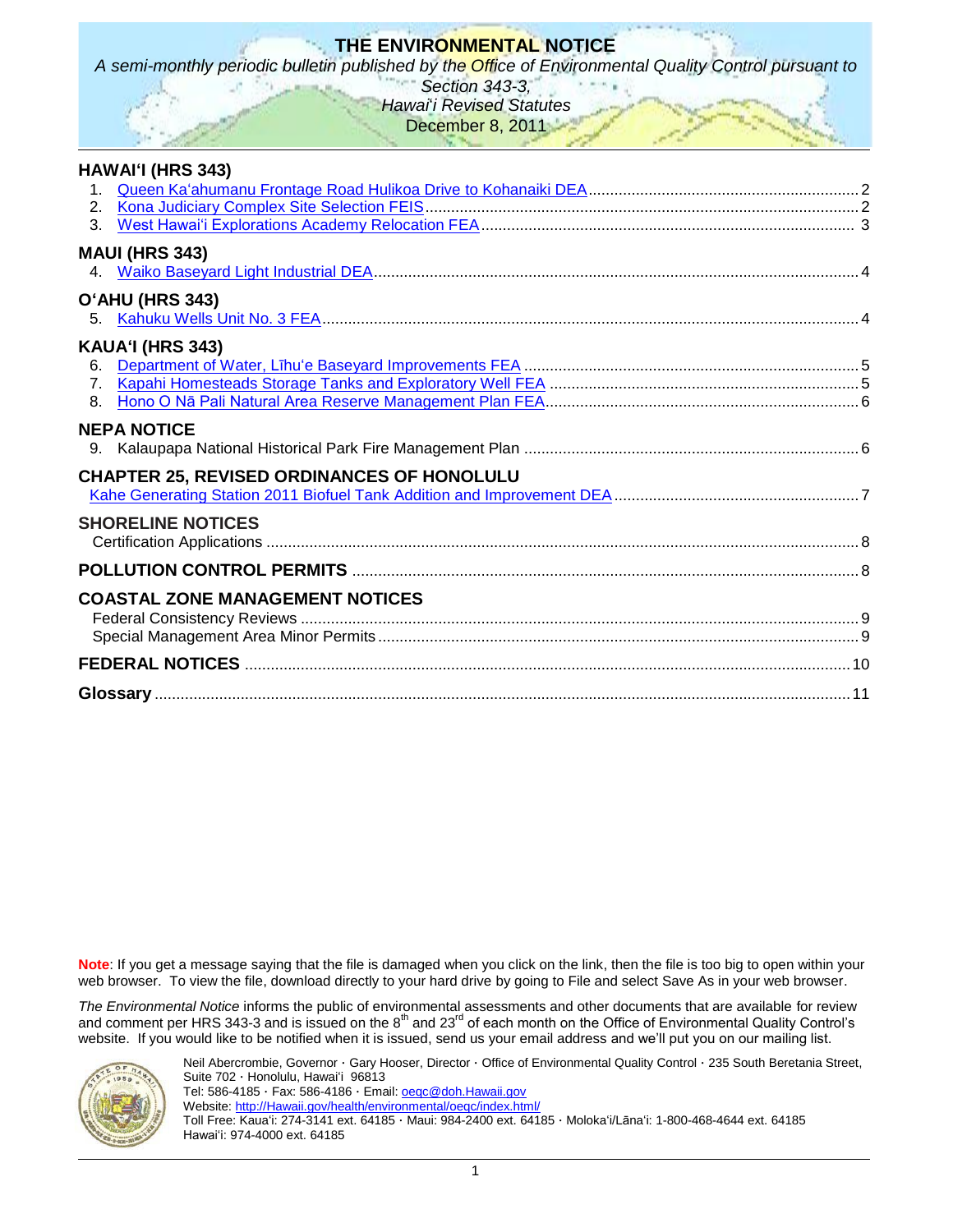The Environmental Notice Office of Environmental Quality Control December 8, 2011

### **HAWAIʻI (HRS 343)**

### **1. [Queen Kaʻahumanu Frontage Road Hulikoa Drive to Kohanaiki Draft EA](http://oeqc.doh.hawaii.gov/Shared%20Documents/EA_and_EIS_Online_Library/Hawaii/2010s/2011-12-08-DEA-Queen-Kaahumanu-Highway-Frontage-Road.pdf)**

| Island:<br><b>District:</b><br>TMK:<br><b>Permits:</b><br><b>Applicant:</b> | Hawaiʻi<br>North Kona<br>(3) 7-3-009:016 (portion), & 018 (portion)<br>SMA Use Permit, Conservation District Use Permit,<br>Subdivision Approval, National Pollutant Discharge<br>Elimination System Permit, Grading Permit,<br><b>Underground Injection Control</b><br>Kohanaiki Shores, LLC & Kohanaiki Business Park | Honokaa<br>Waikolo<br>eneeken<br>o Hilo<br>Kailua Kona O<br>Kahaluu-Keauhou o<br>Captair<br>Cook<br>Hawaii Volcanoes |  |
|-----------------------------------------------------------------------------|-------------------------------------------------------------------------------------------------------------------------------------------------------------------------------------------------------------------------------------------------------------------------------------------------------------------------|----------------------------------------------------------------------------------------------------------------------|--|
|                                                                             | Association, P.O. Box 9015, Kailua-Kona, Hawai'i<br>96745. Contact: Joe Root, (808) 329-6200                                                                                                                                                                                                                            |                                                                                                                      |  |
| <b>Approving</b>                                                            |                                                                                                                                                                                                                                                                                                                         |                                                                                                                      |  |
| Agency:                                                                     | Hawai'i County Planning Department, Aupuni Center, 101 Pau'ahi Street, Suite 3, Hilo,                                                                                                                                                                                                                                   |                                                                                                                      |  |
|                                                                             | Hawai'i 96720. Contact: Bobby Jean Leithead-Todd, (808) 961-8288                                                                                                                                                                                                                                                        |                                                                                                                      |  |
| <b>Consultant:</b>                                                          | PBR Hawai'i, 1001 Bishop Street, ASB Tower, Suite 650, Honolulu, Hawai'i 96813.                                                                                                                                                                                                                                         |                                                                                                                      |  |
|                                                                             | Contact: Tom Schnell, (808) 521-5631                                                                                                                                                                                                                                                                                    |                                                                                                                      |  |
| <b>Status:</b>                                                              | Anticipated Finding of No Significant Impact. 30-day comment period begins; comments<br>are due on January 6, 2011. Send comments to the Applicant and the Consultant.                                                                                                                                                  |                                                                                                                      |  |

This EA covers the first portion of the frontage road envisioned in the Kona Community Development Plan (CDP), extending from Hulikoa Drive to Kohanaiki Way. The CDP calls for a frontage road to "enable the consolidation of Queen Ka'ahumanu Highway vehicular access points for the developments makai of Queen Ka'ahumanu Highway."

No threatened or endangered plant or animal species were found on the Site. While two historic sites were found, neither of these sites are located within the proposed roadway alignments. A cultural impact assessment concluded that: 1) no known cultural resources will be directly affected; and 2) no customary native Hawaiian rights are currently conducted in the study area. Since the Project will be at a lower elevation than Queen Ka'ahumanu Highway, the line of sight from Queen Ka'ahumanu Highway toward the ocean should not be affected.

The Project will improve the social welfare and quality of life for area residents by 1) improving safety and traffic flow on Queen Ka'ahumanu Highway through the consolidation of access points; and 2) improving public access to properties makai and mauka of Queen Ka'ahumanu Highway, and in particular improving public access to Kohanaiki Public Beach Park and the shoreline.

Hilo

ad of wai'i

### **2. [Kona Judiciary Complex Site Selection](http://oeqc.doh.hawaii.gov/Shared%20Documents/EA_and_EIS_Online_Library/Hawaii/2010s/2011-12-08-FEIS-Kona-Judiciary-Complex.pdf) Final EIS**

| Island:<br><b>District:</b><br>TMK:                         | Hawai'i<br>North Kona<br>Various                                                                                                                                                                                       |              |
|-------------------------------------------------------------|------------------------------------------------------------------------------------------------------------------------------------------------------------------------------------------------------------------------|--------------|
| <b>Permits:</b>                                             | Final EIS Acceptance, State Land Use, District Boundary<br>Amendment, Change in Zone, State and/or County<br>Roadway Access Permits, Various Site, Grading, Building,<br>and Infrastructure Approvals for Construction | Kona         |
| Proposing<br>Agency:                                        | State of Hawai'i, Department of Accounting and General<br>Services (DAGS), Planning Branch, 1151 Punchbowl<br>Street, Room 430, P.O. Box 119, Honolulu, Hawai'i 96810.<br>Contact: Ralph Morita, (808) 586-0500        | Islan<br>Hav |
| <b>Accepting</b><br><b>Authority:</b><br><b>Consultant:</b> | Governor of Hawai'i, c/o Office of Environmental Quality Control (OEQC)<br>Group 70 International Inc., 925 Bethel Street, 5th Floor, Honolulu, Hawai'i 96813.<br>Contact: Jeffrey H. Overton, (808) 523-5866          |              |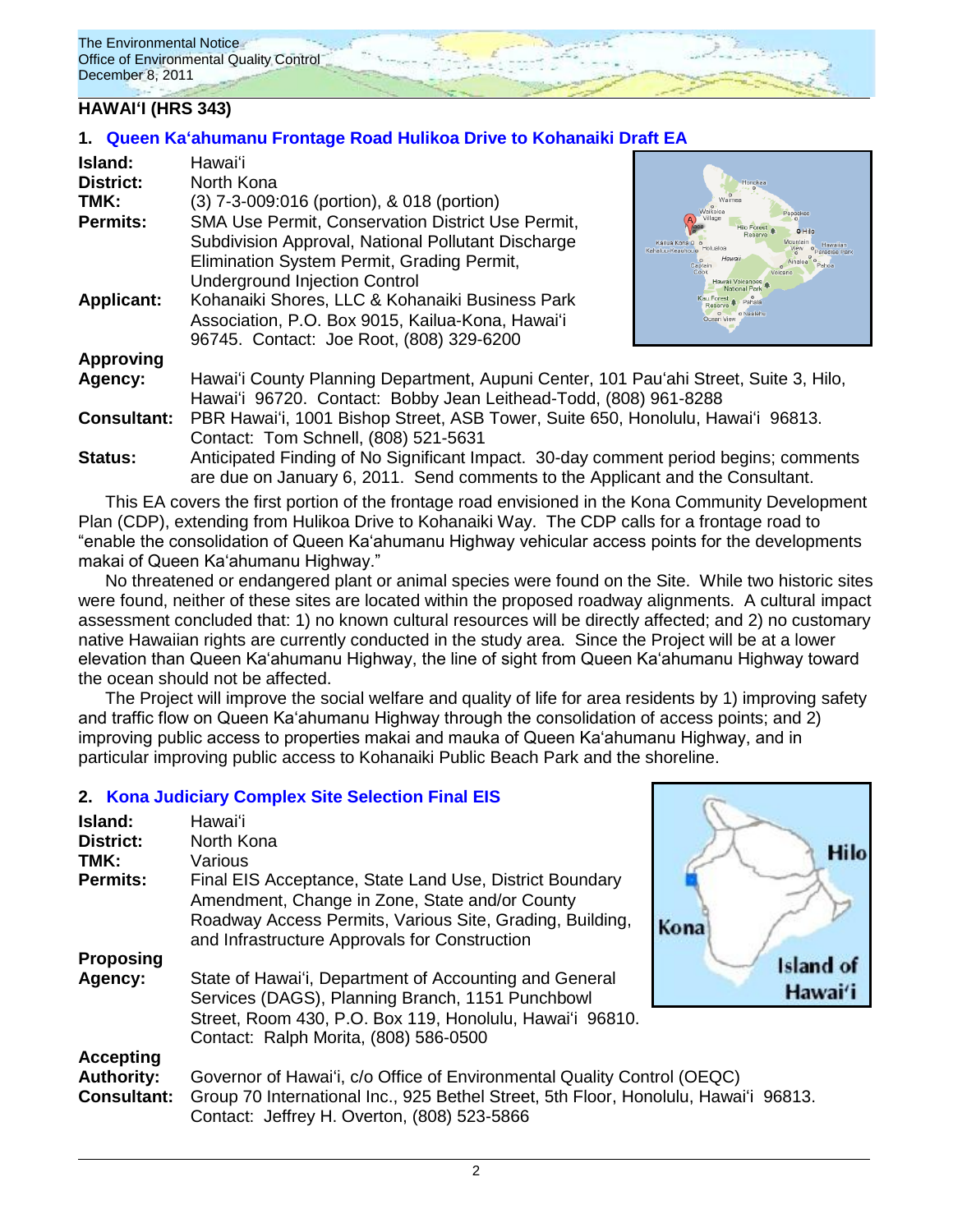

**Status:** Notice of Availability. The Office of Environmental Quality Control is processing the acceptance of this Final EIS on behalf of the Governor

The Kona Judiciary Complex Site Selection is being jointly undertaken by DAGS and the Hawaiʻi State Judiciary to address a long-standing need for a new Judiciary complex in the West Hawaiʻi service area. The West Hawaiʻi service area is a region with a growing population and inadequate facilities to perform Judiciary functions. The project purpose is to take a broad look at the Kona region, and identify the most viable candidate sites for the future Kona Judiciary Complex.

Potential short-term (construction phase) impacts evaluated in the EIS include: soil disturbance, erosion, drainage, air quality, noise, and traffic due to construction. Short-term beneficial impacts include construction expenditures and employment.

Potential long-term impacts (operations phase) include effects on soil, water quality, drainage, natural hazard areas, vegetation and wildlife, archaeology, cultural resources, traffic, noise, air quality, visual resources, socio-economic considerations, infrastructure and public services. Long-term beneficial impacts will include employment and community development. Materials and economic resources will be irretrievably committed to developing and constructing the new Kona Judiciary Complex.

The significance of potential impacts will vary depending upon the selected site. The EIS presents a complete analysis of the anticipated impacts and recommended mitigation to minimize impacts to within acceptable regulatory standards.

PROJECT AREA

# **3. [West Hawai'i Explorations Academy Relocation](http://oeqc.doh.hawaii.gov/Shared%20Documents/EA_and_EIS_Online_Library/Hawaii/2010s/2011-12-08-FEA-West-Hawaii-Explorations-Academy.pdf) Final EA [\(FONSI\)](http://oeqc.doh.hawaii.gov/Shared%20Documents/EA_and_EIS_Online_Library/Hawaii/2010s/2011-12-08-FEA-West-Hawaii-Explorations-Academy.pdf)**

| Island:            | Hawaiʻi                                                                                                                                                                |                   |
|--------------------|------------------------------------------------------------------------------------------------------------------------------------------------------------------------|-------------------|
| <b>District:</b>   | North Kona                                                                                                                                                             | tray              |
| TMK:               | (3rd. Div.) 7-3-043:083                                                                                                                                                |                   |
| <b>Permits:</b>    | Building Division Approval and Building Permit, Grading<br>Permit, Planning Department Plan Approval, Special<br>Management Area Permit (obtained through prior        | $30$ Km           |
|                    | approval), National Pollutant Discharge Elimination<br>System Permit, Chapter 6e Historic Sites Clearance                                                              | Island of Hawai'i |
|                    | (obtained), Aeronautical Study Clearance (potential)                                                                                                                   |                   |
| <b>Applicant:</b>  | West Hawai'i Explorations Academy, 73-4460 Queen Ka'ahumanu Highway, #105 Kailua-<br>Kona, Hawai'i 96740. Contact: Ken Melrose, (808) 345-0854                         |                   |
| <b>Approving</b>   |                                                                                                                                                                        |                   |
| Agency:            | Natural Energy Laboratory of Hawai'i Authority NELHA, 73-4460 Queen Ka'ahumanu<br>Highway #101, Kailua-Kona, Hawai'i 96740-2637. Contact: Jeff Nichols, (808) 327-9585 |                   |
| <b>Consultant:</b> | Geometrician Associates, PO Box 396, Hilo, Hawai'i 96721. Contact: Ron Terry, (808)<br>969-7090                                                                        |                   |
| <b>Status:</b>     | Finding of No Significant Impact (FONSI) determination                                                                                                                 |                   |

The West Hawaiʻi Explorations Academy (WHEA) proposes to relocate its campus within the Natural Energy Laboratory of Hawaiʻi Authority (NELHA) from a shoreline property to a more suitable site away from the Kona International Airport and outside the tsunami evacuation zone. The new site will be in an area of NELHA with access to the seawater that forms the basis of many of the hands-on scientific curriculum at the school. The permanent campus would allow for the eventual expansion from 195 to 300 students in the 7th to the 12th grades. The school will have solar hot water, a 10 kW photovoltaic system, xerophytic landscaping, and many other environmentally advanced features that both reduce energy use and serve for education in high technology, energy and environmental engineering, including alternative wastewater treatment technologies. Impacts include grading of the pahoehoe surface and associated minor impacts on sedimentation, dust, noise, and visual quality, all of which will be temporary and mitigated as feasible. No archaeological sites are present on or near the site. A few individuals of the relatively rare plant maiapilo, the designated school flower, are present on and surrounding the site. These plants will be salvaged as practical and maiapilo plants will be used for landscaping.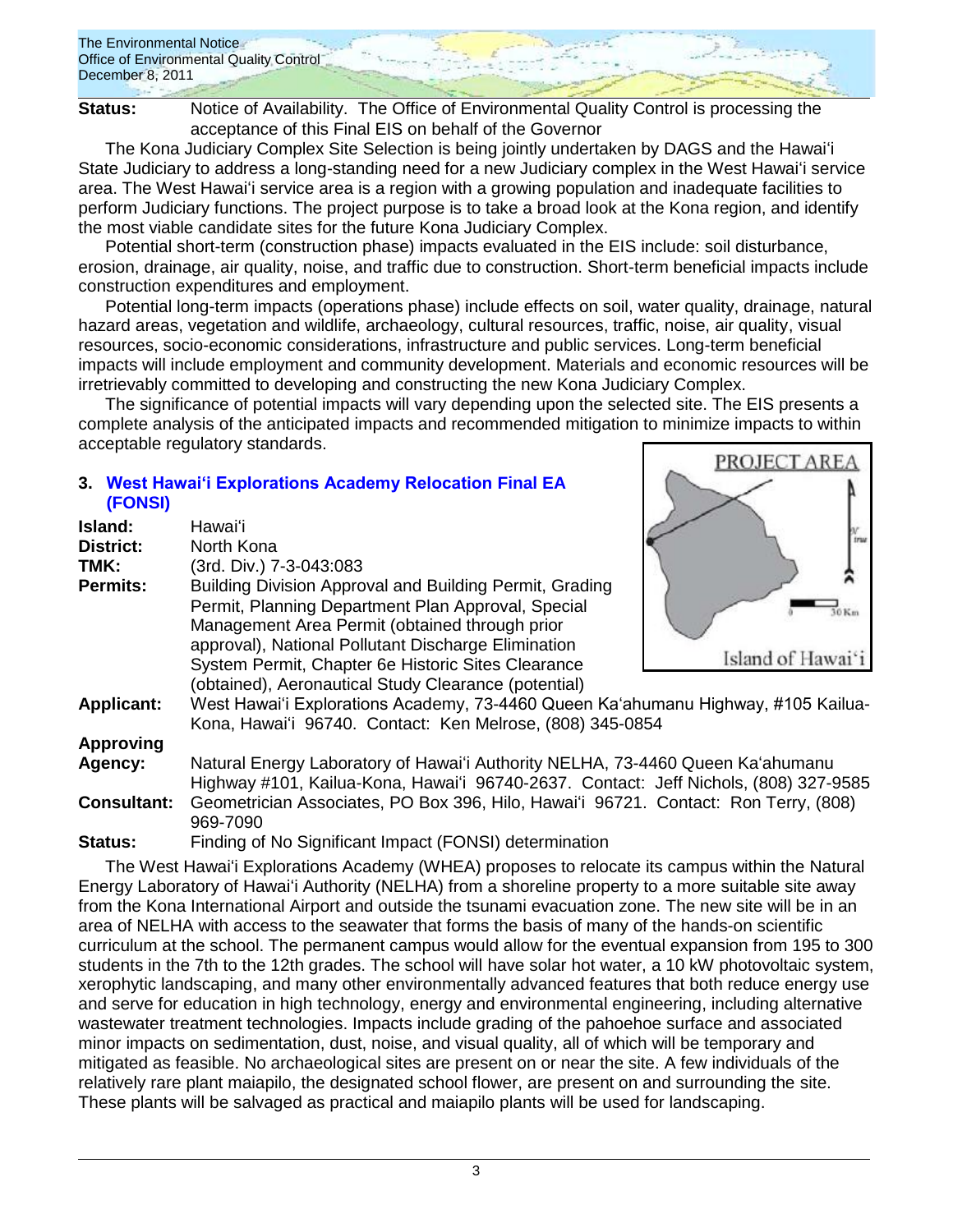The Environmental Notice Office of Environmental Quality Control December 8, 2011

### **MAUI (HRS 343)**

| Island:            | Maui                                                                                                                                                                   | Honokowa<br>Kesneps   |
|--------------------|------------------------------------------------------------------------------------------------------------------------------------------------------------------------|-----------------------|
| <b>District:</b>   | Wailuku                                                                                                                                                                | Holeokolo             |
| TMK:               | (2) 3-8-007: 102                                                                                                                                                       | PROJECT               |
| <b>Permits:</b>    | Community Plan Amendment (CPA), Change-in-Zoning<br>(CIZ)                                                                                                              | <b>SITE</b><br>Wolleg |
| <b>Applicant:</b>  | Waiko Industrial Development, LLC                                                                                                                                      | N ISLAND OF MAUL      |
| <b>Approving</b>   |                                                                                                                                                                        |                       |
| Agency:            | Maui Planning Commission, c/o Department of Planning, 250 South High Street, Wailuku,<br>Hawai'i 96793. Contact: Paul Fasi, (808) 270-7814.                            |                       |
| <b>Consultant:</b> | V. Bagoyo Development Consulting Group, LLC, 1500 Kilinoe Place, Wailuku, Hawai'i                                                                                      |                       |
|                    | 96793. Contact: Vince Bagoyo, (808) 357-3842                                                                                                                           |                       |
| <b>Status:</b>     | Anticipated Finding of No Significant Impact. 30-day comment period begins; comments<br>are due on January 6, 2011. Send comments to the Applicant and the Consultant. |                       |
|                    |                                                                                                                                                                        |                       |

Applicant is requesting the necessary land use entitlement approvals to develop its proposed light industrial subdivision consisting of 41 lots on 31.2 acres located in the State Ag district on Waiko Road, Wailuku, Maui. It is not located in the Special Management Area. Lots will range in size from 9,500 Sq. Ft. to 8.5 acres. Related infrastructure consists of internal roads, drainage retention, utilities, IWS, etc. Maui County Code, Title 19 generally describes "Light Industrial M-1" as: *"The M-1 light industrial district is designed to contain mostly warehousing and distribution types of activity, and permits most compounding, assembly, or treatment of articles or materials with the exception of heavy manufacturing and processing of raw materials. Residential uses are excluded from this district*.*"*

# **OʻAHU (HRS 343)**

### **5. [Kahuku Wells Unit No. 3](http://oeqc.doh.hawaii.gov/Shared%20Documents/EA_and_EIS_Online_Library/Oahu/2010s/2011-12-08-FEA-Kahuku-Wells.pdf) Final EA (FONSI)**

**4. [Waiko Baseyard Light Industrial \(LI\) Draft EA](http://oeqc.doh.hawaii.gov/Shared%20Documents/EA_and_EIS_Online_Library/Maui/2010s/2011-12-08-DEA-Waiko-Baseyard-Light-Industrial-Project.pdf)**

|                    | <b>5. Kanuku Wells Unit No. 3 Final EA (FONSI)</b>                                      | <b>Walanae</b>                               |  |  |  |
|--------------------|-----------------------------------------------------------------------------------------|----------------------------------------------|--|--|--|
| Island:            | Oʻahu.                                                                                  | Mail<br><b>Nanaku</b><br>Waimanak<br>Kapolei |  |  |  |
| <b>District:</b>   | Kahuku                                                                                  |                                              |  |  |  |
| TMK:               | 5-6-008:005                                                                             |                                              |  |  |  |
| <b>Permits:</b>    | NPDES General, Community Noise, Community Noise Variance, Lane Use for                  |                                              |  |  |  |
|                    | Construction Work, DOH-SDWB New Source Report Approval, Oversized and Overweight        |                                              |  |  |  |
|                    | Vehicles on State Highways, Transfer an existing WUP, Well Construction/Pump            |                                              |  |  |  |
|                    | Installation, Building, Grubbing/Grading/Stockpiling, Erosion Control Plan/BMPs, Street |                                              |  |  |  |
|                    | Usage, Public Infrastructure Map Revision                                               |                                              |  |  |  |
|                    | <b>Proposing/Determination</b>                                                          |                                              |  |  |  |
| Agency:            | City and County of Honolulu, Board of Water Supply, 630 South Beretania Street,         |                                              |  |  |  |
|                    | Honolulu, Hawai'i 96843. Contact: Scot Muraoka, (808) 748-5942                          |                                              |  |  |  |
| <b>Consultant:</b> | The Limtiaco Consulting Group, 680 Iwilei Road, Suite 430, Honolulu, Hawai'i 96817.     |                                              |  |  |  |
|                    |                                                                                         |                                              |  |  |  |

Contact: John Katahira, (808) 596-7790

**Status:** Finding of No Significant Impact (FONSI) determination The Honolulu Board of Water Supply (BWS) proposes to install a third well and on-site emergency generator at its existing Kahuku Wells Station, which is part of the BWS' stand-alone Kahuku water supply system and is currently the only potable groundwater supply facility serving the Kahuku service area. Established in 1979, the facility hosts a 0.5 MG reservoir, two 1-mgd-pumping capacity wells, and a control building. This will be the facility's first major upgrade since its installation, and the project will address its pumping reliability and capacity. The project will entail: drilling, casing, testing, and production of the new well; installing and housing the generator; and constructing/installing ancillary improvements (e.g., associated underground piping and appurtenances, aboveground fuel storage tank for the generator, electrical and control upgrades, and possible extension of the existing control building to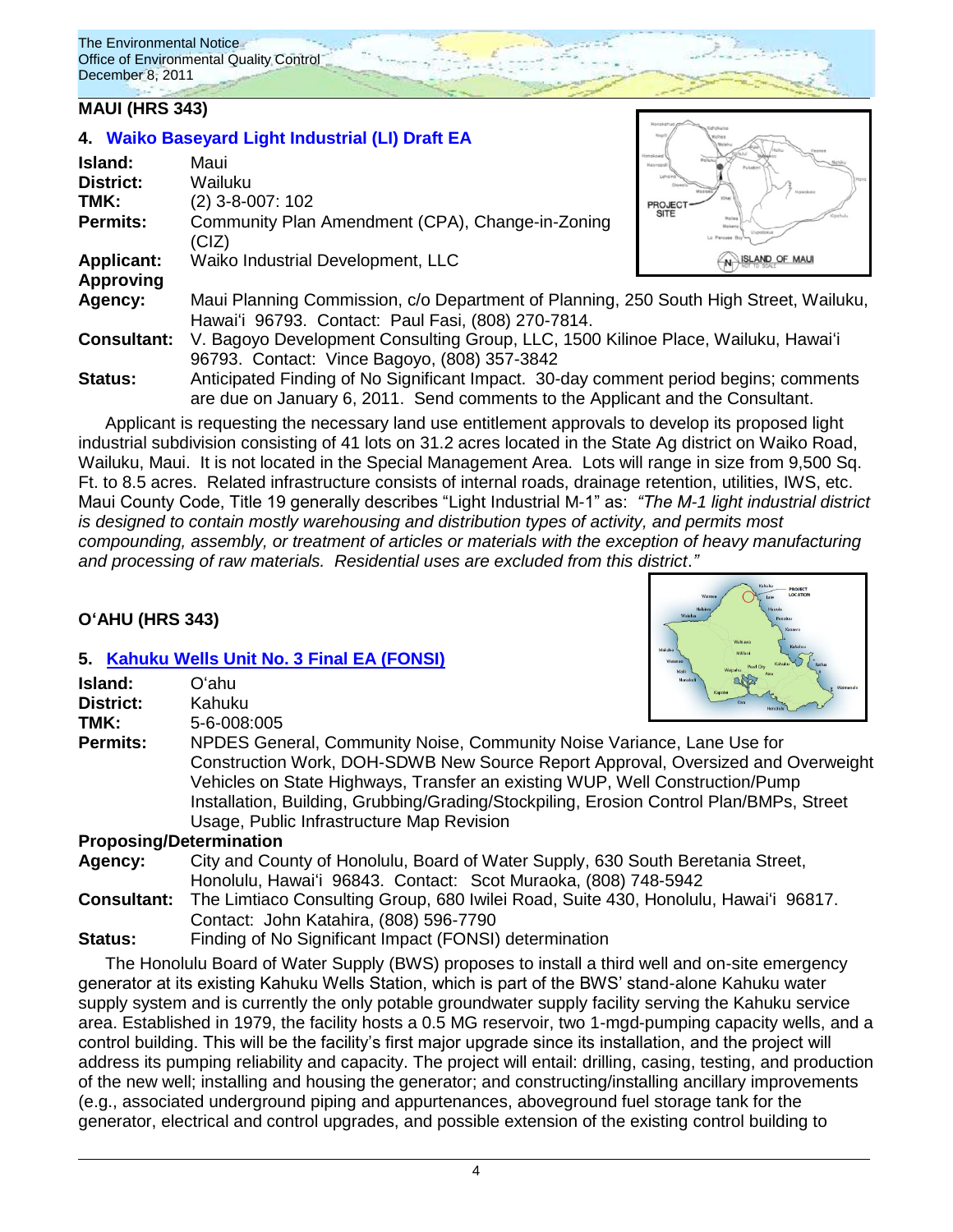

support the latter). Temporary short-term impacts to air and water quality, ambient noise levels, traffic operations, and groundwater resources may occur during construction activities. Such potential impacts would be minimized through appropriate construction techniques and BMPs and are not expected to be significant. Additionally, no significant adverse long-term impacts on environmental, cultural, social, or economic resources are anticipated to result from the project.

# **KAUAʻI (HRS 343)**

# **6. [Department of Water, Lihue Baseyard Improvements](http://oeqc.doh.hawaii.gov/Shared%20Documents/EA_and_EIS_Online_Library/Kauai/2010s/2011-12-08-FEA-Lihue-Baseyard-Improvements.pdf) Final EA (FONSI)**

| <b>Island:</b><br>District:<br>TMK: | Kauaʻi<br>Līhu'e<br>$N/A -$ Known as parcel N-1-A                                                                                                                                                                                                                                                                |
|-------------------------------------|------------------------------------------------------------------------------------------------------------------------------------------------------------------------------------------------------------------------------------------------------------------------------------------------------------------|
| <b>Permits:</b>                     |                                                                                                                                                                                                                                                                                                                  |
|                                     | National Pollutant Discharge Elimination System (NPDES)<br>General Permit for Construction Stormwater Activities,<br>Noise Variance Permit, Review pursuant to the American<br>with Disabilities Act Accessibility Guidelines (ADAAG), Use<br>Permit, Class IV Zoning Permit, Grading Permit, Building<br>Permit |



### **Proposing/Determination**

- **Agency:** County of Kauaʻi, Department of Water, 4398 Pua Loke Street, Līhuʻe, Hawaiʻi 96766. Contact: Dustin Moises, (808) 245-5400
- **Consultant:** Wilson Okamoto Corporation, 1907 South Beretania Street, Suite 400, Honolulu, Hawaiʻi 96826. Contact: Earl Matsukawa, (808) 946-2277
- **Status:** Finding of No Significant Impact (FONSI) determination

The County of Kauaʻi, Department of Water (DOW) proposes to develop a new 17,000 square foot Administration Building to house DOW's Lihue Baseyard's current and future functions and operations through the year 2050 as well as a future Department of Public Works storage building on a 2.30 acre remnant piece of land, adjacent to the existing DOW Lihue Baseyard.

# **7. [Kapahi Homesteads Storage Tanks and Exploratory Well](http://oeqc.doh.hawaii.gov/Shared%20Documents/EA_and_EIS_Online_Library/Kauai/2010s/2011-12-08-FEA-Kapahi-Homestead-Storage-Tanks.pdf) Final EA (FONSI)**

| Island:                        | Kauaʻi                                                                                | <b>STATE PAR</b>       |
|--------------------------------|---------------------------------------------------------------------------------------|------------------------|
| <b>District:</b>               | Kawaihau                                                                              | PRC<br>LOC             |
| TMK:                           | Fourth Division, 4-6-11: 3                                                            |                        |
| <b>Permits:</b>                | Class IV Zoning Permit, Use Permit, Zoning Variance,                                  |                        |
|                                | Well Construction Permit, and potential National Pollutant                            | KEKAHA<br>WAIMEA       |
|                                | Discharge Elimination System (NPDES) Permit                                           | HANAPE                 |
| <b>Proposing/Determination</b> |                                                                                       |                        |
| Agency:                        | Department of Water, County of Kaua'i, 4398 Pualoke                                   | <b>ISLAND OF KAUAI</b> |
|                                | Street, Lihue, Hawai'i 96766. Contact: David Craddick,                                |                        |
|                                | (808) 245-5408                                                                        |                        |
| <b>Consultant:</b>             | Belt Collins Hawaii Ltd., 2153 North King Street, Suite 200, Honolulu, Hawai'i 96819. |                        |
|                                | Contact: Glen Koyama, (808) 521-5361                                                  |                        |
| $C_{\text{full}}$              | $Findina$ of No. $Cianification$ $Innoot$ $(ECONCU)$ determination                    |                        |

# **Status:** Finding of No Significant Impact (FONSI) determination

The Department of Water (DOW), County of Kauaʻi is proposing to construct two 0.5-million gallon (MG) reservoirs, named Kapahi Homesteads Tanks, and drill an exploratory well at the 0.836-acre Ornellas Storage Tank site in Kawaihau, Kauaʻi, Hawaiʻi. The new tanks will supplement the site's existing 0.2-MG storage facility, while the exploratory well will determine whether a new source of water can be developed at that location for the County's Wailua-Kapaʻa Water System. The overall objective of the proposed action is to improve water service for the Wailua-Kapaʻa community.

The development of two 0.5-million gallon reservoirs instead of one 1.0-million gallon reservoir is expected to result in a facility more in scale with the neighboring community. The portion of the project



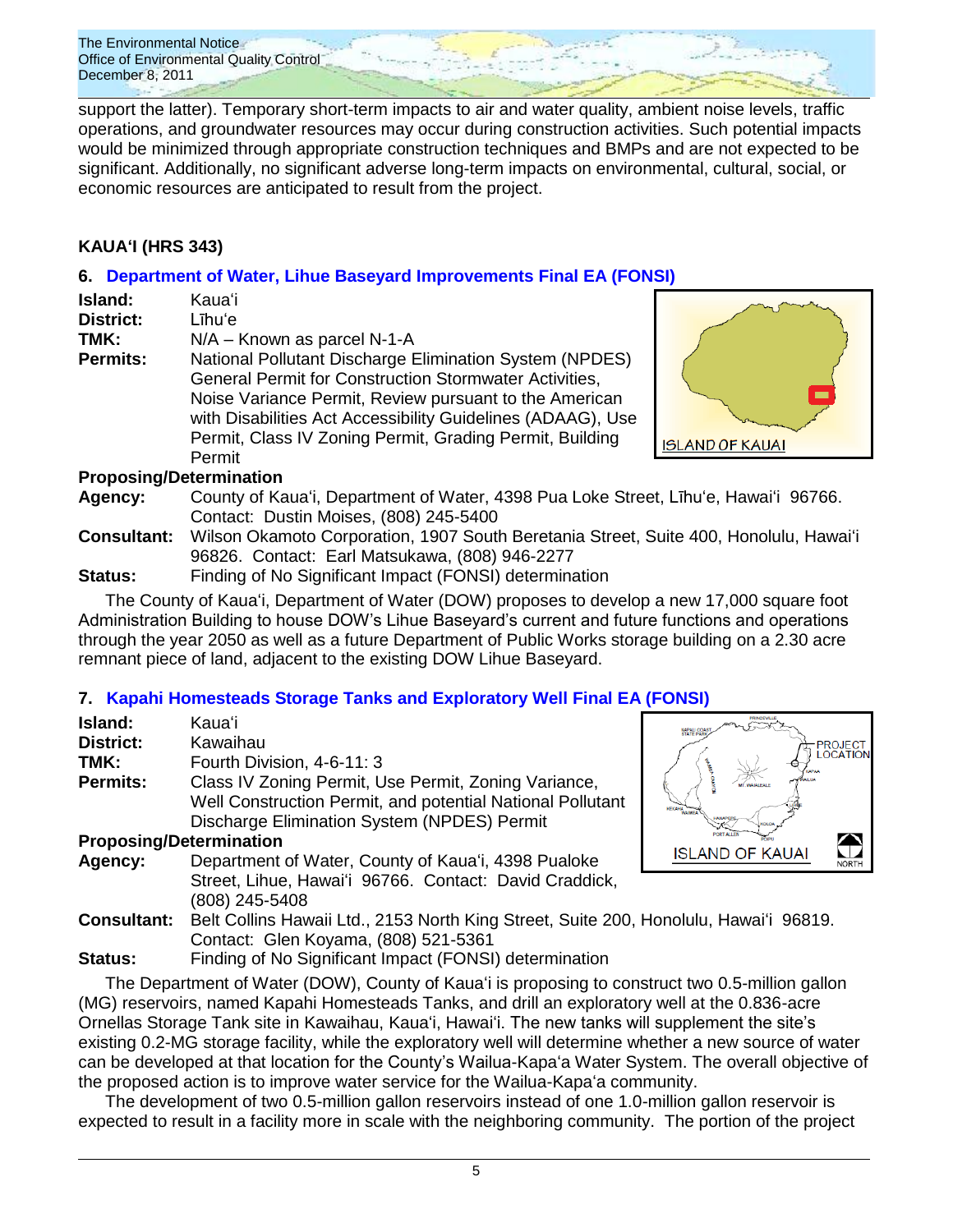The Environmental Notice Office of Environmental Quality Control December 8, 2011

site, not occupied by the existing Ornellas Storage Tank, was previously in idle use. No archaeological or structural features have been found in that area.

The proposed improvements will not require daily on-site staffing for equipment operations, but will require periodic visits by DOW for monitoring, maintenance, and repair.

Construction of the proposed improvements is estimated to cost approximately \$14 million and projected to begin in early 2012.

# **8. [Hono O Nā Pali Natural Area Reserve Management Plan](http://oeqc.doh.hawaii.gov/Shared%20Documents/EA_and_EIS_Online_Library/Kauai/2010s/2011-12-08-FEA-Hono-O-Na-Pali-Natural-Reserve.pdf) Final EA (FONSI)**

| Island:                        | Kauaʻi                                                                                                                                                                                    |
|--------------------------------|-------------------------------------------------------------------------------------------------------------------------------------------------------------------------------------------|
| District:                      | Hanalei and Waimea                                                                                                                                                                        |
| TMK:                           | 4-5-9-001-001 and 4-1-4-001-003                                                                                                                                                           |
| <b>Permits:</b>                | <b>None</b>                                                                                                                                                                               |
| <b>Proposing/Determination</b> |                                                                                                                                                                                           |
| Agency:                        | Department of Land and Natural Resources, Division of<br>Forestry and Wildlife, 1151 Punchbowl Street, Room 325,<br>Honolulu, Hawai'i 96813. Contact: Tanya Rubenstein,<br>(808) 587-0027 |
| <b>Consultant:</b>             | N/A                                                                                                                                                                                       |
| Status:                        | Finding of No Significant Impact (FONSI) determination                                                                                                                                    |



The Division of Forestry and Wildlife has prepared a management plan for Hono O Nā Pali Natural Area Reserve with actions proposed to protect and manage one of the best remaining forest ecosystems in Hawai'i, as well as the rare and endangered plants and animals it supports. The intent of the proposed project is to benefit native ecosystems, watershed, and rare and endangered species.

The 3,579 acre Reserve, on Kaua'i, was established to protect streams, forests, rare plants and animals and forest bird habitat. The primary threats to the Reserve are feral ungulates (especially feral pigs and feral goats), predatory mammals (feral cats, rats), and invasive weeds.

The overall management goal is to protect, maintain, and enhance the Reserve's unique natural, cultural, and geological resources by managing threats. Proposed management programs support this goal and include improvements to infrastructure to support staff management activities, invasive species management (feral ungulates, invasive weeds and predator control), rare species restoration, monitoring, outreach and education and other management.

Proposed actions are expected to have primarily positive effects on the resources in the NAR. No significant adverse effects to the environment, archeological features, view planes, or public access or use of this area are anticipated.

# **NEPA NOTICE**

# **9. Kalaupapa National Historical Park Fire Management Plan**

| Island:          | Molokaʻi    |
|------------------|-------------|
| <b>District:</b> | Kalawao     |
| TMK:             | 6-1-001-002 |
| <b>Permits:</b>  | None        |

### **Proposing/Determination**



**Agency:** Kalaupapa National Historical Park, National Park Service, P.O. Box 2222, Kalaupapa, Hawaiʻi 96742. Contact: Leslie Kanoa-Naeole, (808) 567-6802 ext. 1103

**Status:** The comment period for this NEPA EA started December 1, 2011; comments are due on December 31, 2011. Send comments to the Proposing/Determination Agency

The Fire Management Plan (FMP) for Kalaupapa National Historical Park describes a proposed fire management program that protects the park's natural and cultural resource while improving the health and safety of park residents and visitors. The "No Action" alternative require in all National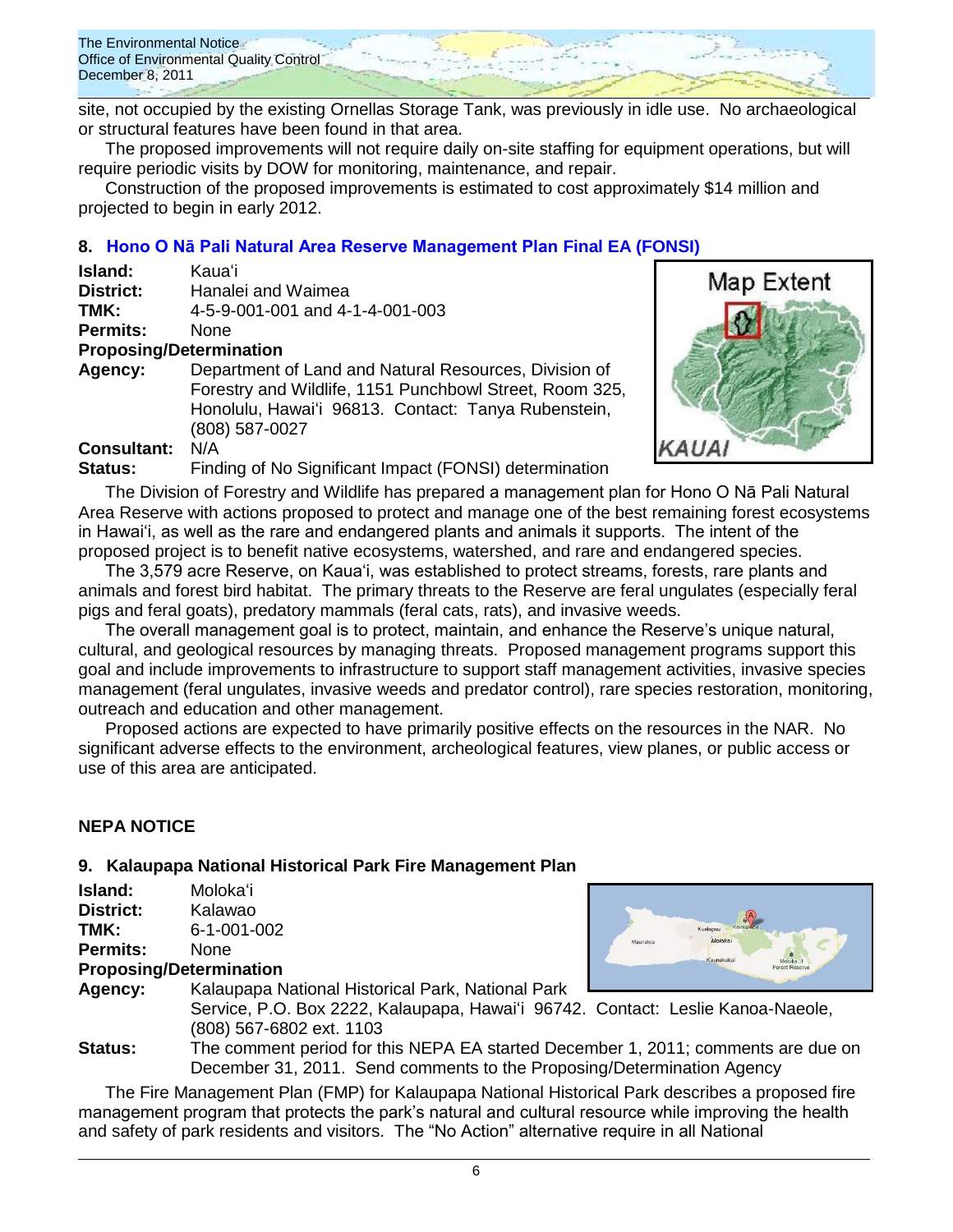The Environmental Notice Office of Environmental Quality Control December 8, 2011

Environmental Policy Act assessments describes current management, while the proposed "Increased Protection" alternative assesses the effect of reducing flammable vegetation within 100 feet of all buildings in Kalaupapa and Kalawao, large areas of dense vegetation within the Kalaupapa settlement, enhancing the fire-break around the settlement of Kalaupapa, and utilizing strategically arranged areas of fuel-reduction to reduce fire-hazard within the settlement and across the peninsula as a whole.

The EA is available for review and comment for 30 days, from December 1, 2011, to December 31, 2011. Comments should be submitted online at<http://parkplanning.nps.gov/> or by mail to the address above.

### **CHAPTER 25, REVISED ORDINANCES OF HONOLULU**

The special management area is the land extending inland from the shoreline, as established in Chapter 25, Revised Ordinances of Honolulu, and delineated on the maps established by the council and filed with the council and agency pursuant to HRS Section 205A-23. The public can obtain a copy of the document by contacting the project Consultant or the Applicant listed below.

### **[Kahe Generating Station 2011 Biofuel Tank Addition and](http://oeqc.doh.hawaii.gov/Shared%20Documents/EA_and_EIS_Online_Library/Non-343-EA-EIS-Documents(SMA)/2011-12-08-Chapter-25-DEA-Kahe-Generating-Station-2011-Projects.pdf) Improvement Draft EA**

| Island:                       | Oʻahu                                                                                                                                                                                                                                                                     |  |
|-------------------------------|---------------------------------------------------------------------------------------------------------------------------------------------------------------------------------------------------------------------------------------------------------------------------|--|
| <b>District:</b>              | Honolulu                                                                                                                                                                                                                                                                  |  |
| TMK:                          | <b>Island</b><br>9-2-3: Portion of 27<br>of O'ahu                                                                                                                                                                                                                         |  |
| Permits:<br><b>Applicant:</b> | Special Management Area (SMA) Use Permit, Modification<br>of Existing Use Permit, Grubbing, Grading and Trenching<br>Permits, Building Permit, and National Pollutant Discharge<br><b>Elimination Permit</b><br>Hawaiian Electric Company, Inc., P.O. Box 2750, Honolulu, |  |
|                               | Hawai'i 96840. Contact: Russell Hisamoto, (808) 543-<br>Area<br>Shown<br>7003                                                                                                                                                                                             |  |
| <b>Approving</b>              |                                                                                                                                                                                                                                                                           |  |
| Agency:                       | Department of Planning and Permitting, 650 South King Street, Honolulu, Hawai'i 96813.<br>Contact: Steve Tagawa, (808) 768-8024                                                                                                                                           |  |
| <b>Consultant:</b>            | Planning Solutions, Inc., 210 Ward Avenue, Suite 330, Honolulu, Hawai'i 96814.<br>Contact: Perry White, (808) 550-4483                                                                                                                                                    |  |
| <b>Status:</b>                | Anticipated Finding of No Significant Impact. 30-day comment period begins; comments<br>are due on January 6, 2011. Send comments to the Applicant and the Consultant.                                                                                                    |  |

Hawaiian Electric Company, Inc. (HECO) proposes to construct: 1) Two new 75,000-gallon, one new 30,000-gallon biofuel storage tank, a new 8-inch on-site pipeline, and truck loading rack; 2) A new storm water containment berm and drainage improvements above the new tanks; 3) A new 8,855-square-foot combination weld and valve recertification shop building; 4) A new hazardous material storage area with a 4,032-square-foot building; and 5) The installation of seven new modular offices, totaling 10,800 square feet of new floor area, in the lower employee parking lot.

The addition of the new biofuel tanks will require the excavation of a new area mauka of the existing generation station facility. The total amount of excavation necessary will be about 65,850 cubic yards of excavation and 37,175 cubic yards of fill.

The proposed improvements are planned for the 2012-201[3]5 period and have an estimated cost of \$81.78 million. These proposed improvements require the approval of a Major SMA Use Permit by the Honolulu City Council.

The development at each of the sites will be constructed over a period of about 24 to 48 months. Construction is anticipated to begin once the applicant receives all of the required approvals.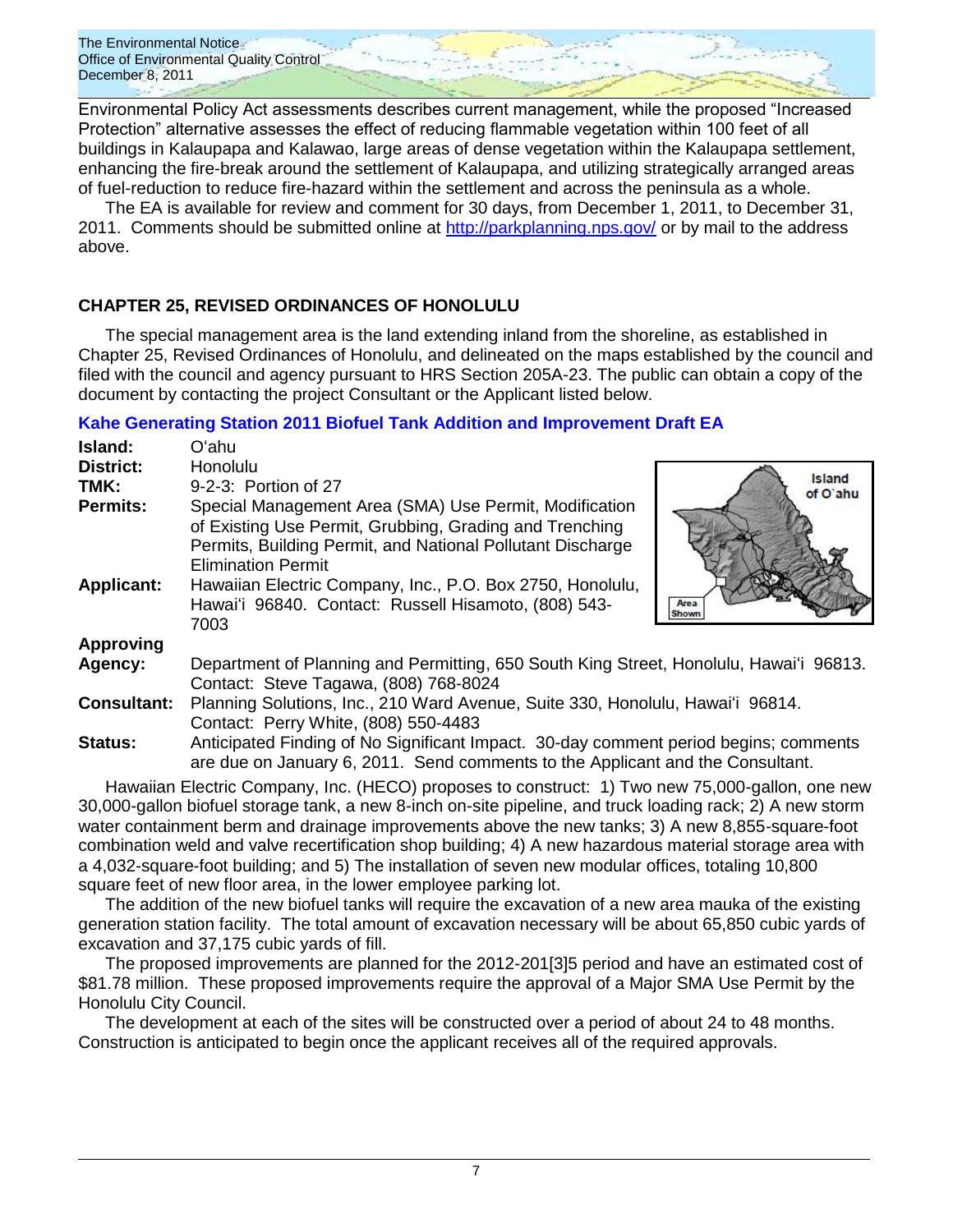### **SHORELINE NOTICES**

### **Certification Applications**

The shoreline certification applications below are available for review at the DLNR Offices on Kauaʻi, Hawaiʻi, Maui, and Honolulu, 1151 Punchbowl Street, Room 220 (HRS 205A-42 and HAR 13-222-12). All comments shall be submitted in writing to the State Land Surveyor, 1151 Punchbowl Street, Room 210, Honolulu, HI 96813 and postmarked no later than 15 calendar days from the date of the public notice of the application. For more information, call Ian Hirokawa at 587-0420.

| File No. | Date     | Location                                                                                                                                                                                                                                   | Applicant/Owner                                                         | TMK         |
|----------|----------|--------------------------------------------------------------------------------------------------------------------------------------------------------------------------------------------------------------------------------------------|-------------------------------------------------------------------------|-------------|
| OA-1461  | 10/3/11  | Lot 16 as shown on Map 4 of Land Court Application<br>1810 situate at Mokuleia, Waialua, O'ahu<br>Address: 68-689 Farrington Highway<br>Purpose: Building setback requirement                                                              | Jaime F. Alimboyoguen/<br><b>Gregory Michaels</b>                       | 6-8-010:021 |
| OA-1462  | 10/19/11 | Lot 23 as shown on Map 4 of Land Court Application<br>1810 situate at Mokuleia, Waialua, O'ahu<br>Address: 68-673 Ho'omana Place<br>Purpose: Building setback requirement                                                                  | Jamie F. Alimboyoguen/<br><b>Richard Sutton</b>                         | 6-8-010:014 |
| OA-1463  | 10/19/11 | Lot 22 as shown on Map 4 of Land Court Application<br>1810 situate at Mokuleia, Waialua, O'ahu<br>Address: 68-675 Ho'omana<br>Purpose: Building setback requirement                                                                        | Jamie F. Alimboyoguen/<br><b>Richard Sutton</b>                         | 6-8-010:015 |
| OA-1464  | 11/17/11 | Lot 1064 of Land Court Application 677 Map 253<br>situate at Kane'ohe, Ko'olaupoko, O'ahu<br>Address: 613 Kaimalino Place<br>Purpose: Development of property                                                                              | Dennis K. Hashimoto/<br>John L. Frattarelli,<br>Leighann C. Frattarelli | 4-4-039:026 |
| MA-494   | 11/14/11 | Lot 5 of the Kuau Tract (por. of deed: Board of<br>Education to Trustees of O'ahu College, dated Jan.<br>30, 1860, recorded in Liber 12 pg. 400) situate at<br>Kuau Hamakuapoko, Maui<br>Address: 519 Hana Highway<br>Purpose: Subdivision | William F. Palmer/ William<br>F. Palmer & Hillary L.<br>Barrack-Palmer  | 2-6-009:007 |
| MA-495   | 11/15/11 | Portion of Royal Patent 1726, Land Commission<br>Award 559 to Kauliokamoa & designation of<br>Easement "A" situate at Lahaina, Maui<br>Address: 303 Front Street<br>Purpose: Repair and remodel of existing building                       | Christine Ho/ Christine K.<br>Ho, Trustee                               | 4-6-003:005 |

# **POLLUTION CONTROL PERMITS**

Below are pollution control permits before the State Department of Health (HRS 342B and HAR 11-60.1). For more information, contact the number given.

| <b>Branch</b><br><b>Permit Type</b>                          | <b>Applicant and</b><br><b>Permit Number</b>                                                           | <b>Project</b><br>Location                                                   | Date                         | <b>Proposed</b><br>Use                                 |
|--------------------------------------------------------------|--------------------------------------------------------------------------------------------------------|------------------------------------------------------------------------------|------------------------------|--------------------------------------------------------|
| Clean Air Branch.<br>586-4200, Covered<br>Source Permit      | Tesoro Hawai'i Corporation<br>Significant Modification<br>Application No. 0212-34<br>NSP No. 0212-01-C | Located at:<br>91-325 Komohana Street,<br>Kapolei, O'ahu                     | Comments<br>Due:<br>12/19/11 | Catalytic Reformer Unit -<br>Air Preheater             |
| Clean Air Branch,<br>586-4200, -Non-Covered<br>Source Permit | Tesoro Hawai'i Corporation<br>Application for Renewal<br>No. 0496-03<br>NSP No. 0496-01-N              | Located at:<br>1.5 Miles off the Coast of<br>Campbell Industrial Park, O'ahu | Issued:<br>11/18/11          | Single Point Mooring<br><b>Marine Terminal</b>         |
| Clean Air Branch.<br>586-4200. Non-Covered<br>Source Permit  | Arrow Hawaiian<br>Application for Initial Permit<br>No. 0738-01<br>NSP No. 0738-01-N                   | Located at:<br>92-8457 Liliana Lane, Ocean<br>View. Hawai'i                  | Issued:<br>11/21/11          | Portable Screening Plant                               |
| Clean Air Branch,<br>586-4200, Non-Covered<br>Source Permit  | City and County of Honolulu<br><b>Renewal Application</b><br>No. 0493-04<br>NSP No. 0493-01-N          | Located at:<br>Hart Street Wastewater Pump<br>Station, Honolulu, O'ahu       | Issued:<br>11/23/11          | Six (6) Portable 250 bhp<br><b>Diesel Engine Pumps</b> |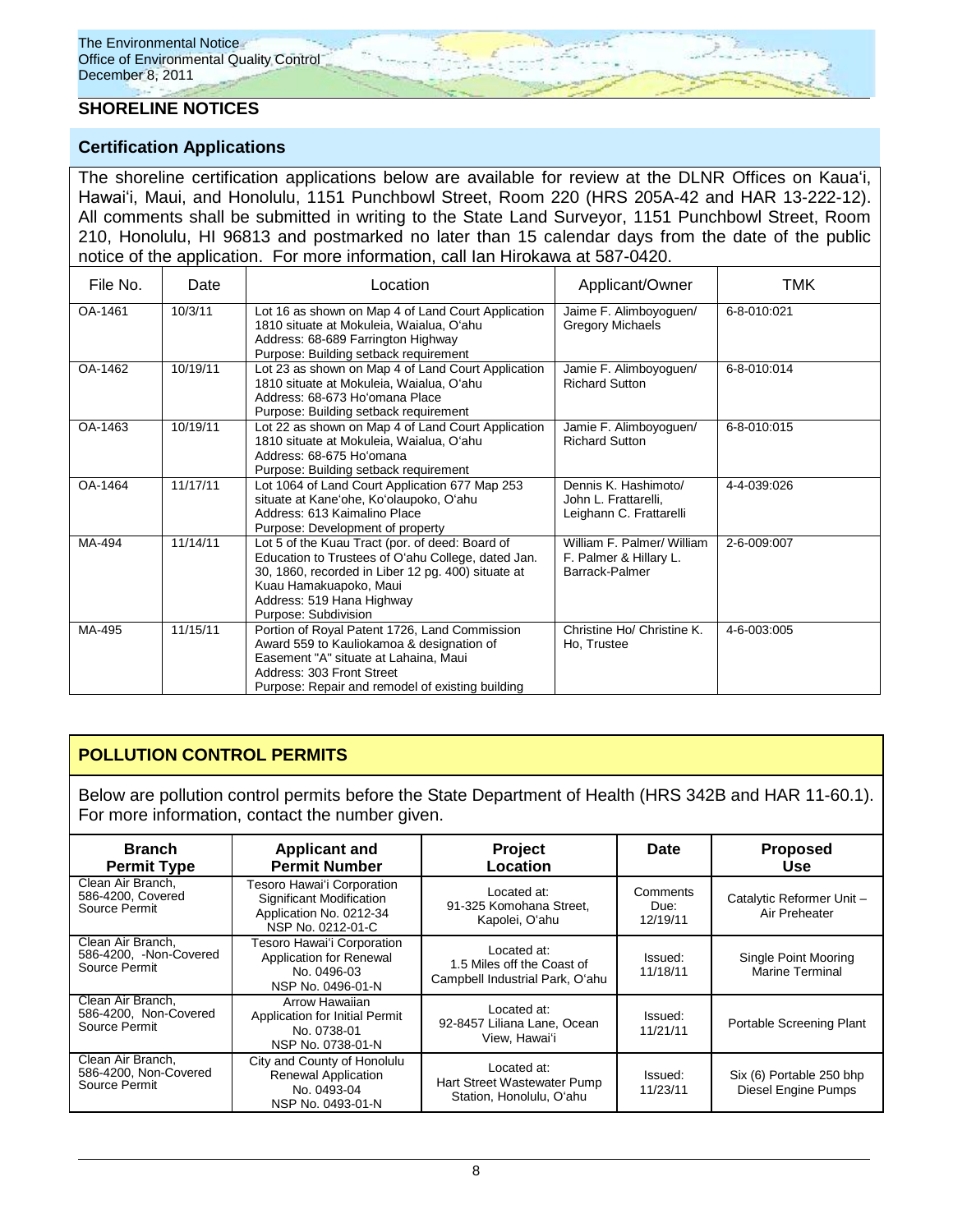| The Environmental Notice<br><b>Office of Environmental Quality Control</b><br>December 8, 2011 |                                                                                            |                                                             |                     |                                                                                |  |
|------------------------------------------------------------------------------------------------|--------------------------------------------------------------------------------------------|-------------------------------------------------------------|---------------------|--------------------------------------------------------------------------------|--|
| Clean Air Branch,<br>586-4200, Non-Covered<br>Source Permit                                    | Chevron Products Company<br><b>Application Renewal</b><br>No. 0078-05<br>CSP No. 0078-01-C | Located at:<br>777 North Nimitz Highway,<br>Honolulu, O'ahu | Issued:<br>11/23/11 | Honolulu Marketing<br><b>Terminal Marine</b>                                   |  |
| Clean Air Branch,<br>586-4200, Covered<br>Source Permit                                        | Maui Asphalt X-IV, LLC<br>Initial Application No. 0745-01<br>CSP No. 0745-01-CT            | Located at:<br>Various Temporary Sites, State<br>of Hawai'i | Issued:<br>11/23/11 | 110 TPH Portable Drum<br>Mix Asphalt Plant with 427<br><b>HP Diesel Engine</b> |  |

# **COASTAL ZONE MANAGEMENT NOTICES**

# **Federal Consistency Reviews**

The Hawaiʻi Coastal Zone Management (CZM) Program has received the following federal actions to review for consistency with the CZM objectives and policies in Chapter 205A, Hawaiʻi Revised Statutes. This public notice is being provided in accordance with section 306(d)(14) of the National Coastal Zone Management Act of 1972, as amended. For general information about CZM federal consistency please call John Nakagawa with the Hawaiʻi CZM Program at 587-2878. For neighboring islands use the following toll free numbers: Lanai & Molokaʻi: 468-4644 x72878, Kauaʻi: 274-3141 x72878, Maui: 984- 2400 x72878 or Hawaiʻi: 974-4000 x72878. For specific information or questions about an action listed below please contact the CZM staff person identified for each action. Federally mandated deadlines require that comments be received by the date specified for each CZM consistency review. Comments may be submitted by mail, electronic mail or fax, as indicated below.

*Mail*: Office of Planning

Department of Business, Economic Development and Tourism P.O. Box 2359 Honolulu, Hawaiʻi 96804

*Email*: [jnakagaw@dbedt.hawaii.gov](mailto:jnakagaw@dbedt.hawaii.gov)

*Fax*: (808) 587-2899

**Hanalei River Ranch Pond Enhancement Project, Kauaʻi**

| <b>Applicant:</b>      | Ed Bendor                                                    |
|------------------------|--------------------------------------------------------------|
| <b>Contact:</b>        | $(808)$ 651-1582                                             |
| <b>Federal Action:</b> | <b>Federal Permit</b>                                        |
| <b>Federal Agency:</b> | U.S. Army Corps of Engineers                                 |
| <b>Location:</b>       | Hanalei River, Kaua'i, TMK: (4) 5-4-4: 54, 55                |
| <b>CZM Contact:</b>    | John Nakagawa, 587-2878, jnakagaw@dbedt.hawaii.gov           |
| Dranacad Astian:       | The epplicant proposes to meabonically executed uping a from |

**Proposed Action:** The applicant proposes to mechanically excavate, using a front-end loader, approximately 120 cubic yards of material from each of twelve irregularly shaped ponds, each approximately 40 feet in diameter and 2 feet deep, located on a 7.2 acre wetland parcel. The excavated material will not be sidecast, but will be directly disposed of at a nearby upland location. The ponds will then be planted with lotus for use as wetland habitat and harvesting for human consumption. The intent of the project is to enhance the wetlands that have been used for livestock pasture by increasing pond habitat for water birds. **Comments Due:** December 22, 2011

# **Special Management Area (SMA) Minor Permits**

The SMA Minor permits below have been approved or are pending approval (HRS 205A-30). For more information, contact the county/state Planning Department. Honolulu (523-4131); Hawaiʻi (961-8288); Kaua'i (241- 6677); Maui (270-7735); Kakaʻako or Kalaeloa Community Development District (587-2840).

| <b>Location (TMK)</b>        | <b>Description (File No.)</b>                              | <b>Applicant/Agent</b> |
|------------------------------|------------------------------------------------------------|------------------------|
| Kaua'i: (4-9-014: 020 & 022) | Landscaping and Maintenance (SMA(M)-2012-                  | Moloa'a Bay Ranch      |
| Kaua'i: (2-8-028: 047)       | 12' x 12' Residence Addition, Pool (SMA(M)-<br>$2012 - 10$ | Koch, Jeffrey & Beth   |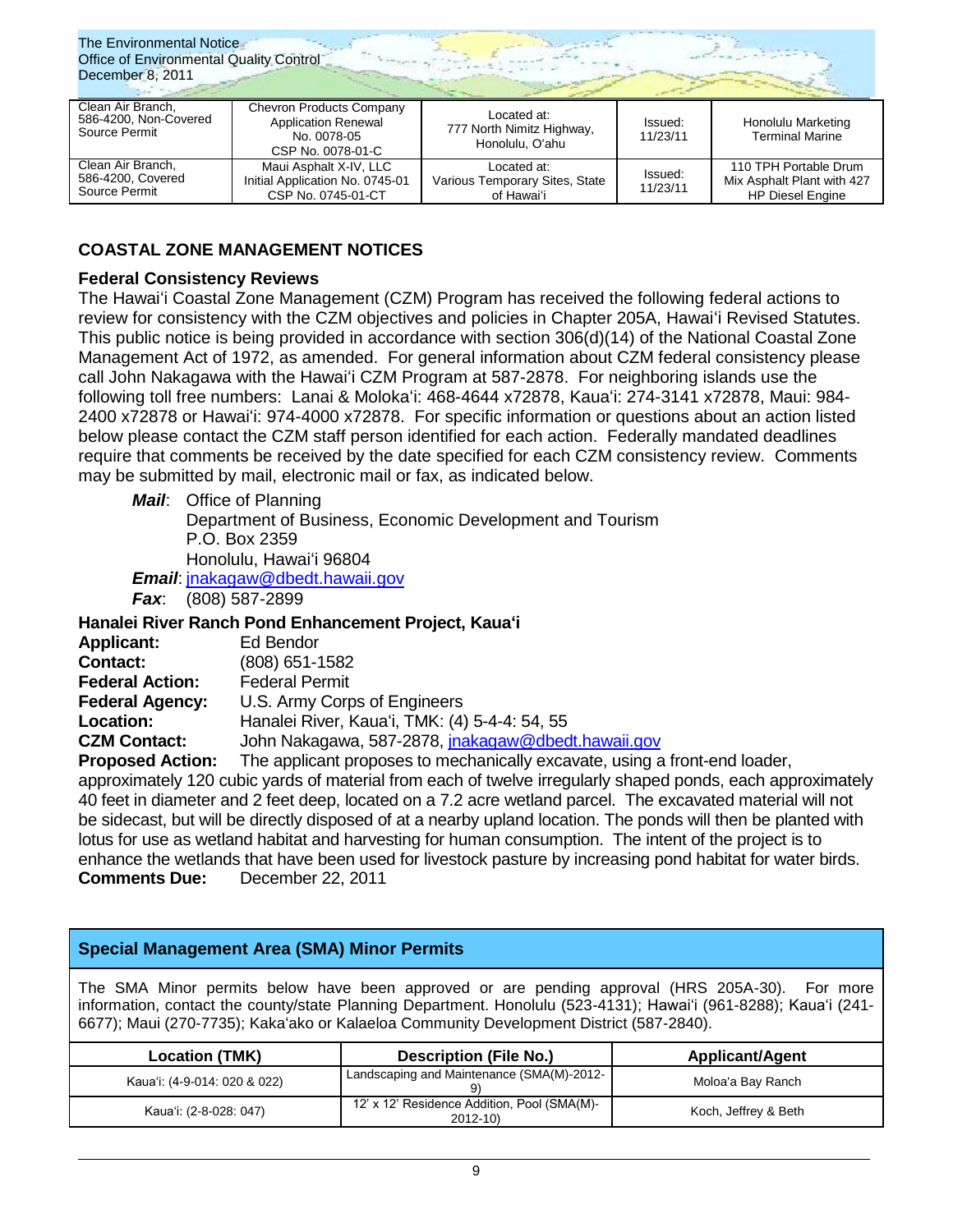| The Environmental Notice<br><b>Office of Environmental Quality Control</b><br>December 8, 2011 |                                                                                                                                                                                                                                                        |                                                                       |  |  |
|------------------------------------------------------------------------------------------------|--------------------------------------------------------------------------------------------------------------------------------------------------------------------------------------------------------------------------------------------------------|-----------------------------------------------------------------------|--|--|
| Maui: Wailea (2-1-023: 004)                                                                    | Enclose Lanai & Use as a Deck (SM2<br>20110103)                                                                                                                                                                                                        | Henry M Dehaan                                                        |  |  |
| Maui: (3-7-002: 020)                                                                           | Shopping Center Alteration (SM2 20110104)                                                                                                                                                                                                              | <b>Verizon Wireless</b>                                               |  |  |
| Maui: Ka'anapali (4-4-008: 019)                                                                | Aloha Pavilion Improvements (SM2 20110105)                                                                                                                                                                                                             | Gregg Lundberg                                                        |  |  |
| Maui: Pa'ia (2-6-002: 027)                                                                     | Windscreen Fence (SM2 20110106)                                                                                                                                                                                                                        | Chelsea Hill                                                          |  |  |
| O'ahu: Kaka'ako (2-1-059: 011)                                                                 | Construction of New Sewer Laterals (SMA/11-                                                                                                                                                                                                            | Department of Design and Construction, City<br>and County of Honolulu |  |  |
| O'ahu: Kailua (4-3-005: Portions of 68 and<br>70)                                              | Utility Installation, Type A: The Addition of Five<br>Panel Antennas and Seven Remote Radio<br>Units, Removal and Replacement of One Whip<br>Antenna, and the Addition of Three Equipment<br><b>Cabinets and Accessory Structures</b><br>(2011/SMA-48) | New Cingular Wireless PCS, LLC                                        |  |  |

# **[FEDERAL NOTICES](http://www.gpo.gov/fdsys/search/advanced/advsearch.action?totalMetadataFields=2&dispatch=advsearch&selectedPublicationDate=Date+is+after&selectedMonthFrom=11&selectedDateFrom=7&selectedYearFrom=2011&newAvailableList=&newAvailableList=GPO&newAvailableList=BUDGET&newAvailableList=CZIC&newAvailableList=CFR&newAvailableList=CPD&newAvailableList=BILLS&newAvailableList=CCAL&newAvailableList=CPRT&newAvailableList=CDIR&newAvailableList=CDOC&newAvailableList=CHRG&newAvailableList=CREC&newAvailableList=CRECB&newAvailableList=CRI&newAvailableList=CRPT&newAvailableList=ECONI&newAvailableList=ERP&newAvailableList=ERIC&newAvailableList=GAOREPORTS&newAvailableList=GOVMAN&newAvailableList=HOB&newAvailableList=HJOURNAL&newAvailableList=HMAN&newAvailableList=LSA&newAvailableList=PAI&newAvailableList=PPP&newAvailableList=PLAW&newAvailableList=SMAN&newAvailableList=STATUTE&newAvailableList=USCODE&newAvailableList=USCOURTS&newSelectedList=FR&ycord=0&selectedMetadataField1=content&selectedTextBoxValue1=%22Hawaii%22&link=)**

Relevant Federal Notices for Hawaiʻi during the period of November 8, 2011 to December 7, 2011 may be accessed by clicking on this *link*.